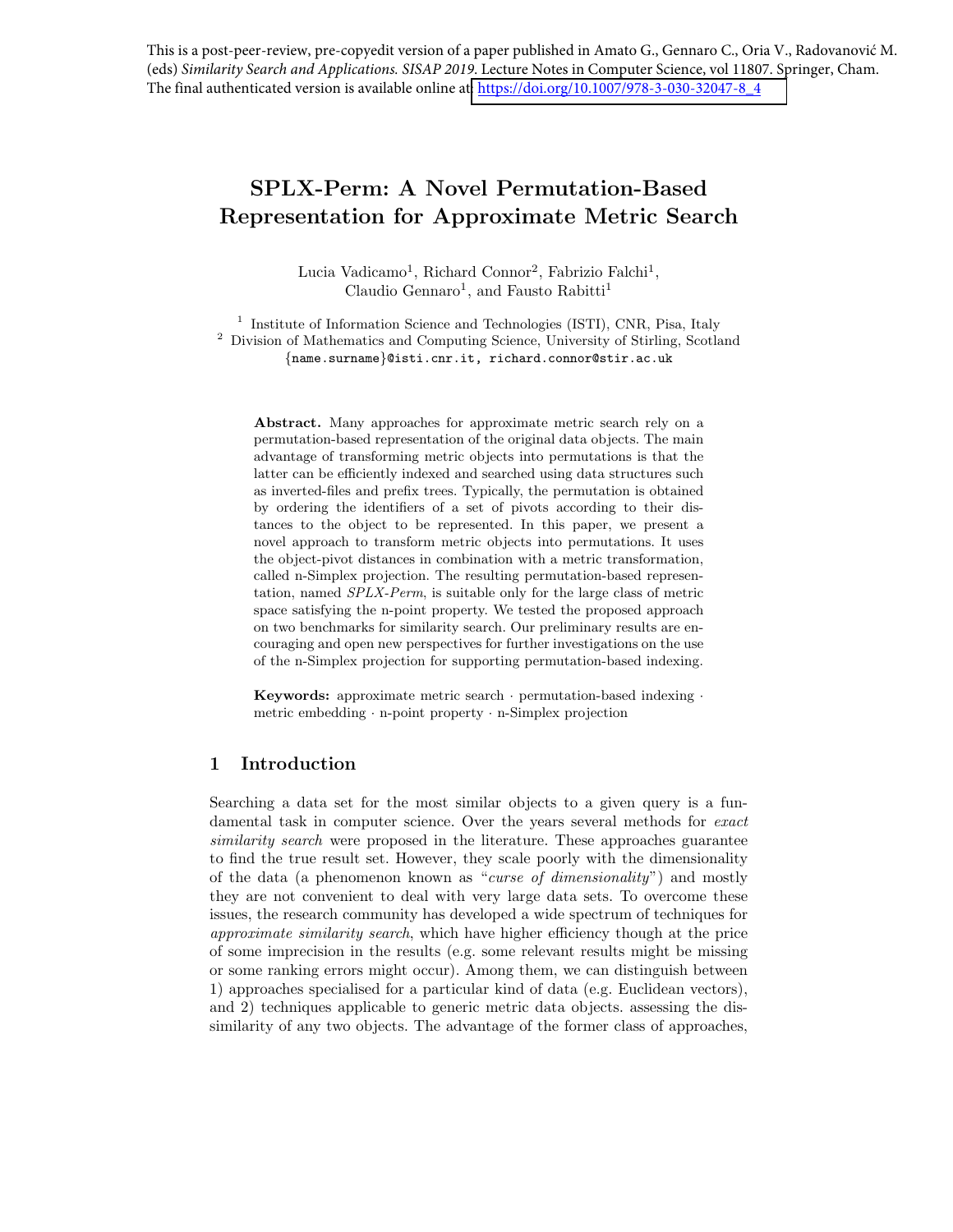#### 2 L. Vadicamo et al.

like the Product Quantization [13] and the Inverted Multi-Index [5], is that they have very high efficiency and effectiveness. However, the engineering effort to design a method specialised for any particular data or application is typically too high. The metric approaches, instead, overcome this issue since they are applicable to generic metric objects without assuming a prior knowledge of the nature of the data. Successful examples of metric approximate indexing and searching techniques are the Permutation-based Indexing (PBI) ones, such as [4,7,14].

PBI techniques leverage the idea of transforming each metric object into a permutation of a finite set of integers in such a way that similar objects have similar permutations. The main advantage is that the permutations can be efficiently indexed and searched, e.g., using inverted files. The similarity queries are then performed in the permutation space by selecting objects whose permutations are the most similar to the query permutation. The common approach to generate a permutation-based representation of a data object is based on selecting a finite set of pivots (reference objects) and measuring the distances of each pivot to the object to be represented: the permutation is obtained as the list of the pivot identifiers ordered according to their distance to the object.

The main contribution of this paper is describing a novel approach to generate permutations associated with metric data objects. The proposed technique is applicable only to the large class of metric spaces satisfying the so-called  $n$ point property [8,6]. This class encompasses many commonly used metric spaces, such as Cartesian spaces of any dimensionality regarded with the Euclidean, Cosine, Jensen-Shannon or Quadratic Form distances, and more generally any Hilbert-embeddable space [6]. Our technique exploits the n-Simplex projection [10], which is a metric transformation that allows projecting the data objects into a finite-dimensional Euclidean space. Starting from the idea that this space transformation maps similar objects into similar Euclidean vectors, we propose to process each projected vector to further generate a permutation-based representation. We show that, in most of the tested cases, our permutations are more effective than traditional permutations. Therefore, we believe that our technique may be relevant for many permutation-based indexing and searching techniques, even though we are aware that it may require more work to mature.

#### 2 Background

We are interested in searching a (large) finite subset of a metric space  $(D, d)$ , where D is a domain of objects and  $d : D \times D \to \mathbb{R}^+$  is a metric function [15]. Many methods for approximate metric search rely on transforming the original data objects into a more tractable space, e.g. by exploiting the distances to a set of pivots. In the following, we summarise key concepts of two pivotbased approaches that transform metric objects into permutations and Euclidean vectors, respectively.

**Permutation-based representation.** For a given metric space  $(D, d)$  and a set of pivots  $\{p_1, \ldots, p_n\} \subset D$ , the traditional permutation-based representation  $\Pi_o$  (briefly permutation) of an object  $o \in \mathcal{D}$  is the sequence of the pivots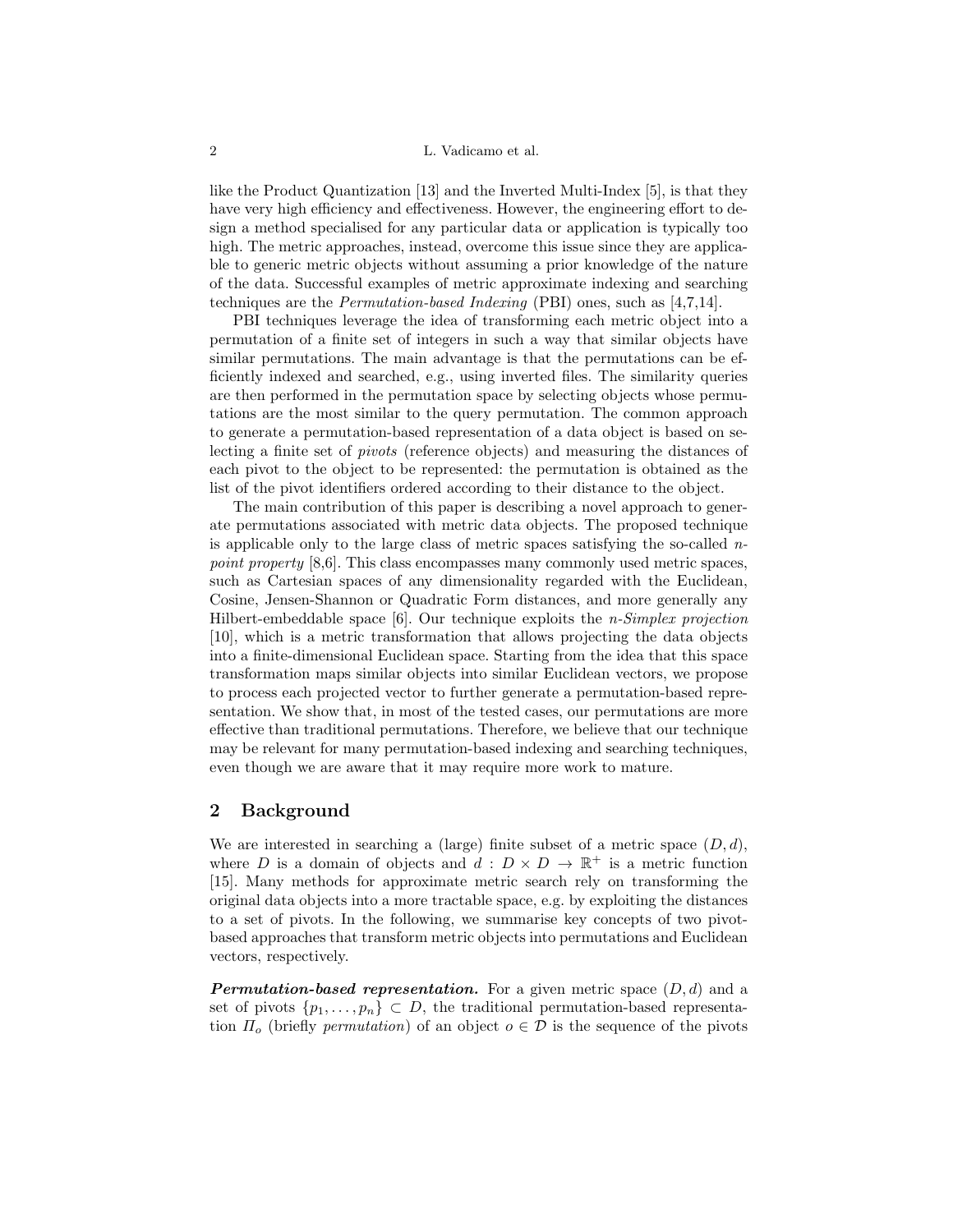identifiers  $\{1, \ldots, n\}$  ordered by their distance to *o*. Formally, the permutation  $\Pi_o = [H_o(1), H_o(2), ..., H_o(n)]$  lists the pivot identifiers in an order such that  $\forall i \in \{1, \ldots, n-1\}, d(o, p_{\Pi_o(i)}) \leq d(o, p_{\Pi_o(i+1)})$ . An equivalent representation is the *inverted permutation*  $\overline{H}_o^{-1}$  whose *i*-th element denotes the position of the pivot  $p_i$  in the permutation  $\Pi_o$ .

Most of the PBI methods, e.g. [4,11,14], use only a fixed-length prefix of the permutations to represent and compare objects. It means that only the positions of the nearest  $l$  out of  $n$  pivots are used for the data encoding. In this work, we do the same since often the prefix-permutations have better or similar effectiveness than the full-length permutations [4], resulting also in a more compact data encoding. The prefix permutations are compared using top-l distances [12]. We use the Spearman Rho with location parameter  $l$ , defined as  $S_{\rho,l}(I_{o_1}, \dot{II}_{o_2}) = \ell_2(I_{o_1,l}^{-1}, I_{o_2,l}^{-1}),$  where  $I_{o,l}^{-1}$  is the *inverted prefix permutation*:

$$
H_{o,l}^{-1}(i) = \begin{cases} H_o^{-1}(i) & \text{if } H_o^{-1}(i) \le l \\ l+1 & \text{otherwise} \end{cases} .
$$
 (1)

 $n\text{-}Simplex$  Projection. Recently, Connor et al. [8,9,10] investigated how to enhance the metric search on a class of spaces meeting the so-called  $n$ -point property, which is a geometrical property stronger than the triangle inequality. A metric space has the *n*-point property if for any finite set of  $n$  objects there exists an *isometric* embedding of those objects into a  $(n - 1)$ -dimensional Euclidean space. They exploited this property to define a space transformation, called n-Simplex projection, that allows a metric space to be trasformed into a finite-dimensional Euclidean space. It uses the distances to a set of pivots  $\mathcal{P}_n = \{p_1, \ldots, p_n\}$  for mapping metric objects to Euclidean vectors. Formally, the n-Simplex projection associated with the pivot set  $\mathcal{P}_n$  is the transformation

$$
\phi_{\mathcal{P}_n} : (D,d) \to (\mathbb{R}^n, \ell_2)
$$

$$
o \mapsto v_o
$$

where  $v<sub>o</sub>$  is the only vector with a positive last component that preserves the distances of the data object to the pivots, i.e.  $\ell_2(v_o, v_{p_i}) = d(o, p), \forall i \in \{1, ..., n\}.$ The algorithm to compute the n-Simplex projected vectors is described in [10].

We recall that one interesting outcome of this space transformation is that the Euclidean distance between any two projected vectors is a lower-bound of the actual distance, and that the lower-bound converges to the actual distance for increasing number of pivots  $n$ . Thus, the larger the  $n$  the better the preservation of the similarities between the data objects.

#### 3 SPLX-Perm Representation

As recalled above, the traditional approach to associate a permutation to a data object is sorting a set of pivot identifiers in ascending order with respect to the distances of those pivots to the object to be represented. This approach is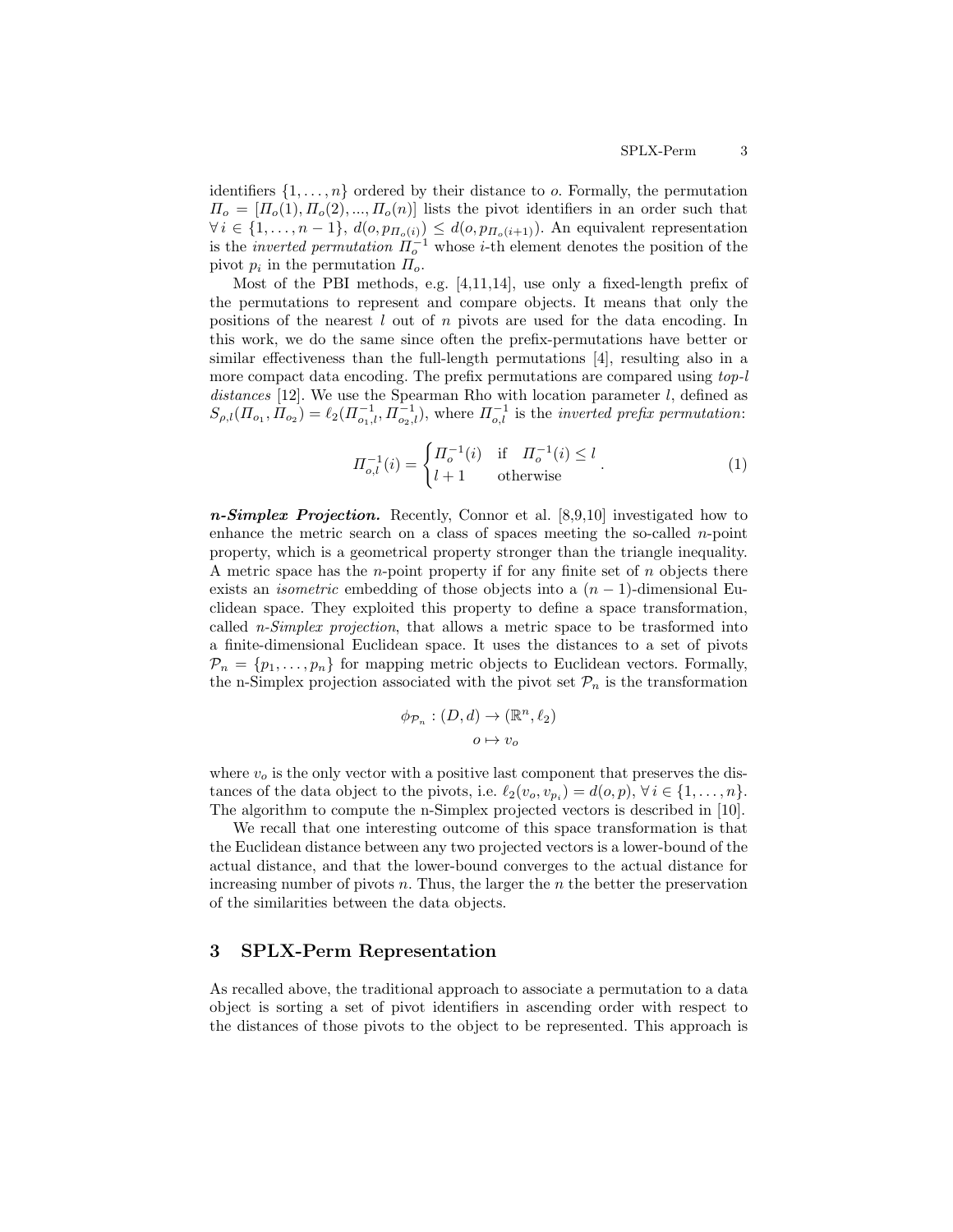|  |  |  | Algorithm 1: SPLX-Perm computation |
|--|--|--|------------------------------------|
|--|--|--|------------------------------------|

| <b>Input</b> : $\mathcal{P}_n = \{p_1, \ldots, p_n\} \subset D, o \in D$                                  |
|-----------------------------------------------------------------------------------------------------------|
| <b>Output:</b> The SPLX-Perm $\Pi_o$ associated to the the object o                                       |
| 1 $v_o \leftarrow \phi_{\mathcal{P}_n}(o)$ ; // n-Simplex projection into $\mathbb{R}^n$                  |
| 2 $v_o \leftarrow R v_o$ ; // Rotate the vector using a random rotation matrix R                          |
| 3 $[v_{sorted}, v_{index}] = \text{sort}(v_o, \text{ ascending})$ ; // sorts the vector elements of $v_o$ |
| in ascending order; $v_{sorted}$ is the sorted array, $v_{index}$ is the sort                             |
| index vector describing the rearrangement of each element of $vo$                                         |
| 4 $\Pi_o \leftarrow v_{index}$                                                                            |
|                                                                                                           |

justified by the observation that objects very close to each other should have similar relative distances to the pivots, and thus, similar permutations.

The main goal of such kind of metric transformation is that the similarity between the permutations reflects as much as possible the similarity of the original data objects. Starting from this concept we observe that, on one hand, the traditional permutation representation takes in consideration only the relative distances to the pivots, i.e. which is the closest pivot, the second closest pivot, etc. On the other hand, the recently proposed n-Simplex projection maps the data objects to Euclidean vectors by taking into consideration both objectpivot and pivot-pivot distances. Moreover, the Euclidean distance between those projected vectors well approximates the actual distance, especially when using a large number of pivots. Therefore, our idea is to start from these good approximations of the data objects and further transform them into permutations. Since we are now working in a Euclidean space, and the Euclidean distance does not mix the contribution of values in different dimensions of the vectors, it is reasonable to think that two vectors are very close to each other if they have similar components in each dimension. By exploiting this idea, we propose to generate the permutations by ordering the dimensional indexes of the n-Simplex projected vectors in ascending order with respect to their corresponding values. For example, the Euclidean vector  $[0.4, 1.6, 0.3, 0.5]$  is transformed into the permutation  $[3, 1, 4, 2]$ , since the third element of the vector is the smallest one, the first element is the second smallest one, and so on.

The idea of generating a permutation from a Euclidean vector by ordering its dimensional indexes was investigated also in [2], where only the case of features extracted from images using a deep Convolutional Neural Network was analysed. Moreover, in [2] the intuition was that individual dimensions of the deep feature vectors represent some sort of visual concepts and that the value of each dimension specifies the importance of that visual concept in the image. Here we observe that a similar approach can be applied to Euclidean data in general, and thanks to the use of the n-Simplex projection it can be extended to a large class of metric objects as well. The only problem on applying this approach on general Euclidean vectors is that the variance of the values in a given dimensional position might be very different when varying the considered position. This happens, for example, in the case of vectors obtained using the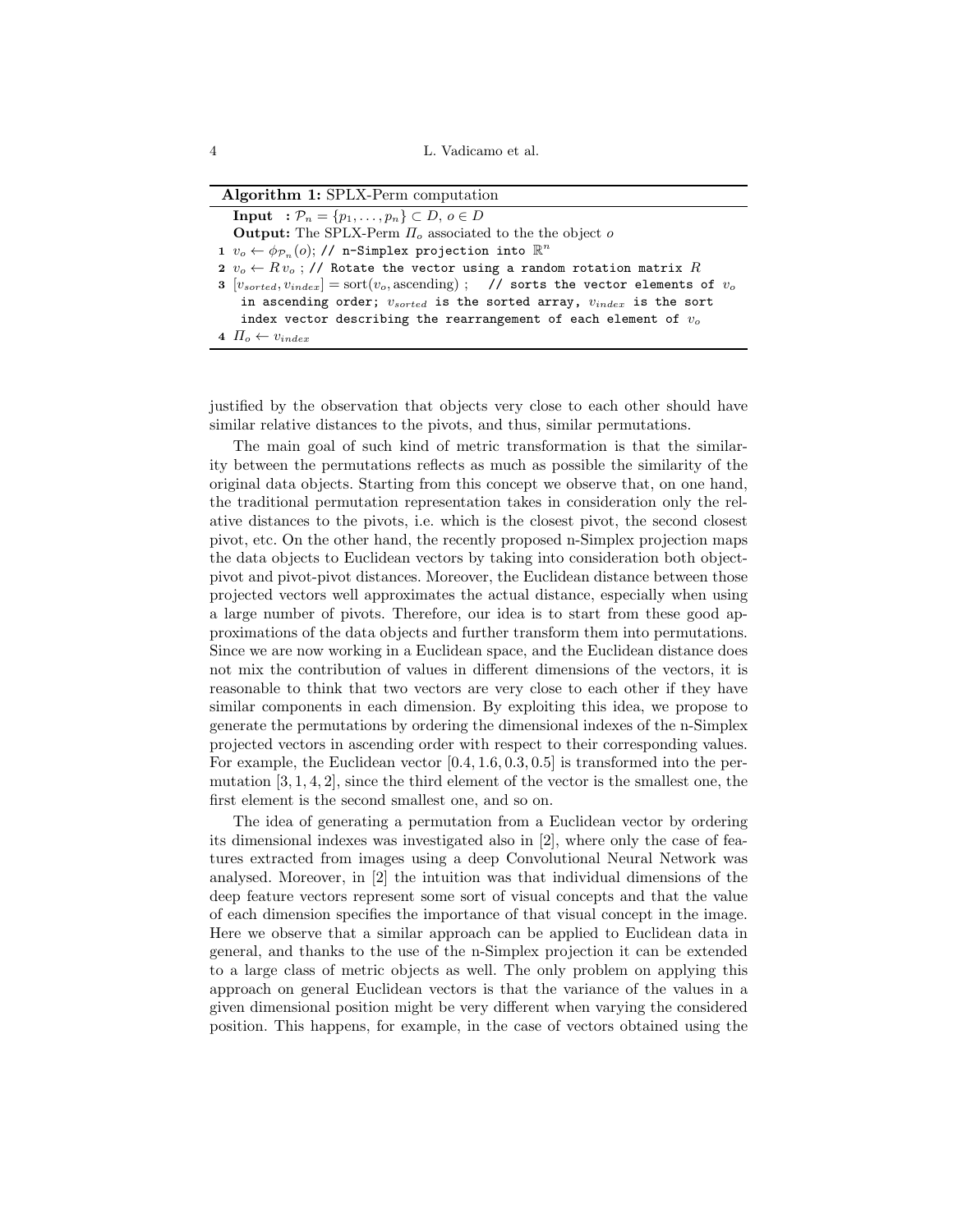Principal Component Analysis where elements in the first dimensional positions have higher variance than elements in the other dimensions. Other examples are the vectors obtained with the n-Simplex projection that, by construction, have higher values in top position and values that decrease to zero in the last components. To overcome this issue we propose to randomly rotate the vectors before transforming them into permutations. In facts, the random rotation distributes the information equally along all the dimensions of the vectors while preserving the Euclidean distance.

In summary, given a set of pivots  $P_n$ , the proposed approach to associate a permutation to an object  $o \in D$  is 1) compute the n-Simplex projected vector  $\phi_{\mathcal{P}_n}(o); 2$ ) randomly rotate the obtained vector (the same rotation matrix is used for all the data objects); 3) generate the permutation by ordering the values of the rotated vectors. We use the term *SPLX-Perms* for referring to the so obtained permutations (a pseudo-code is reported in Algorithm 1).

## 4 Experiments

We compared our permutation representations (SPLX-Perms) with the traditional permutation-based representations (Perms) in an approximate similarity search scenario. The experiments were conducted on two publicly available data sets:

- SISAP colors is a benchmark for metric indexing. It contains about 113K color histograms of medical images, each represented as 112-dimensional vector.
- YFCC100M is a collection of almost 100M images from Flickr. We used a subset of 1M deep Convolutional Neural Network features extracted by Amato et al. [1] and available at http://www.deepfeatures.org/. Specifically, we used the activations of the  $fc6$  layer of the HybridNet [16] after ReLu and  $\ell_2$  normalization. The resulting features are 4,096-dimensional vectors.

The metrics used in the experiments are the Jensen-Shannon distance for the SISAP colors data, and the Euclidean distance for the YFCC100M deep features. For each data set, we considered 1,000 randomly selected queries and we built the ground-truth for the exact  $k$ -NN query search. The approximate results set for a given query is selected by performing the  $k$ -NN search in the permutation space. The quality of the approximate results was evaluated using the recall  $@k$ , that is  $\mathcal{R} \cap \mathcal{R}^A$  /k where R is the result set of the exact k-NN search, and  $\mathcal{R}^A$ is the set of the k approximate results.

To have a better overview of the tested approaches, we also consider the case in which the permutations are used to select a candidate result set to be reranked using the original distance d. In such cases, a  $k'$ -NN search (with  $k' > k$ ) is performed in the permutation space in order to select the candidate result set. Then the candidate results are re-ranked according to the actual distance d, and the top-k objects are selected to form the final approximate result set  $\mathcal{R}^A$ . In the experiments, we used  $k' = 100$  and  $k = 10$ , if not specified otherwise.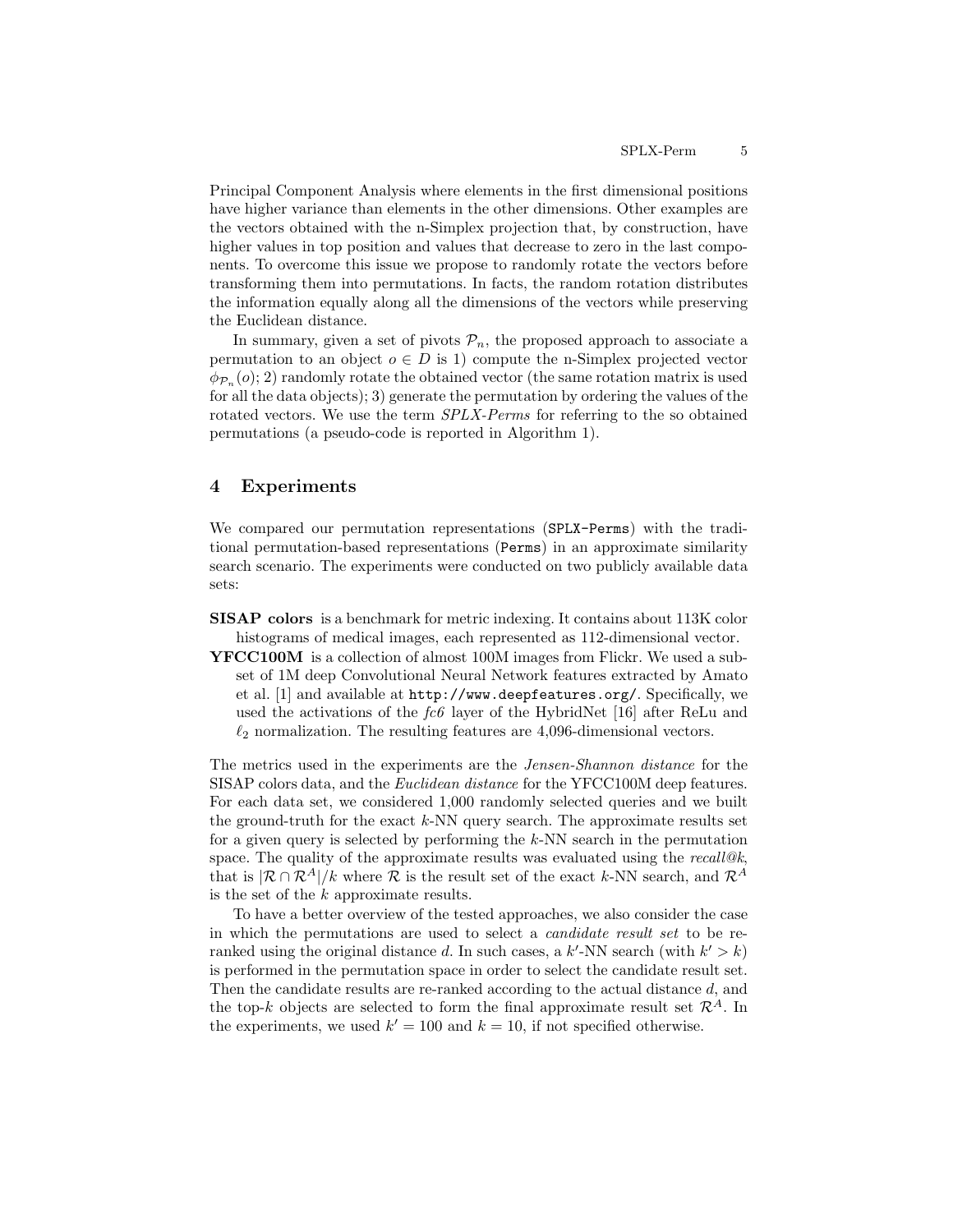6 L. Vadicamo et al.



Fig. 1:  $Recall@10$  varying the location parameter l (i.e. the prefix length).

To generate the permutation-based representations we used  $n = 1,000$  pivots for the SISAP Colors data set, and  $n = 4,000$  pivots for the YFCC100M data set. We tested the quality of the results obtained using either the full-length permutations or a fixed-length prefix of the permutations. The metric used in the permutation space is the *Spearman's rho with location parameter l*, where the location parameter  $l$  is the length of the prefix permutation.

#### 4.1 Results

Figures 1a and 1b show the recall@10 for the SISAP Colors and YFCC100M data sets, respectively. Lines "Perms" and "SPLX-Perms" refer to the cases in which the permutations are used to select the approximate result set by performing a 10-NN search in the permutation space. Lines "Perms, re-rank(d)" and "SPLX-Perms, re-rank(d)" refer to the cases in which the permutationrepresentation are used to select a candidate result set (obtained by performing a 100-NN search) that is then re-ranked using the actual distance  $d$ . It is interesting to note that on YFCC100M data, our *full-length* SPLX-Perms representation allowed us to achieve a recall that not only is better than that achieved using the traditional full-length permutation, but it is even better than that obtained by the re-ranked approach. However, we also observe that for very short prefix-lengths the traditional permutations shown better performance than our technique. Another interesting aspect is that when considering the traditional permutation-based representation there is usually an optimal prefix length  $l < n$ for which the best recall is achieved or for which the recall curve shows a plateau. This is evident in Fig. 1, where the recall lightly decrease as the location parameter l grows. This is a phenomenon experimentally observed also in other data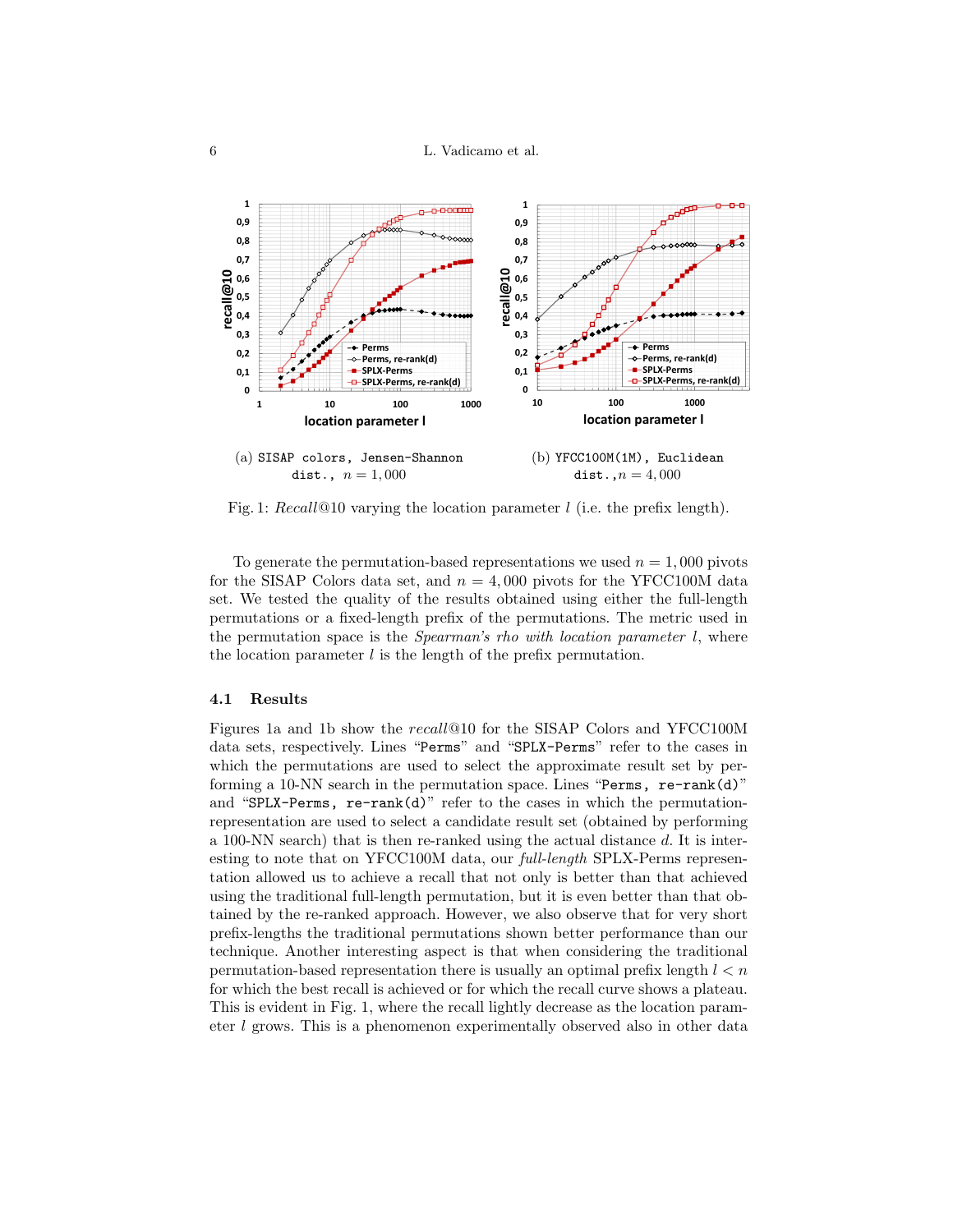

(a) SISAP Colors, Jensen-Shannon dist. (b) YFCC100M(1M), Euclidean dist.

Fig. 2:  $Recall@k$  varying k (fixed location parameter l)

sets as shown in several works (see e.g., [3,4]). Our SPLX-Perms seems to be not affected by this phenomenon since its recall increases when considering larger l. Moreover, the re-ranking of candidate results selected using our permutations achieved a recall very close to one for large prefix-lengths.

In Figure 2, we also report the recall  $@k$  with k ranging from 1 to 100 for the baselines approaches (i.e. without considering the re-ranking phase) using a fixed prefix-length l. We can see that the improvement of the proposed approach over the traditional permutation-based representation holds for all ks. Our SPLX-Perm representation seems also to be more stable and provides recall values that are up to 1.6 times higher than that obtained using traditional permutations.

## 5 Conclusions

In this paper, we presented a novel permutation-based representation for metric objects, called SPLX-Perm. It exploits the n-Simplex projection to map the data object to Euclidean vectors, which are in turn transformed into permutations. The approach used to transform the Euclidean vectors into permutations has some analogies with the Deep Permutation approach that was proposed in [2] for associating permutations to visual deep features. To some extent, our work can be viewed as a generalisation of this technique to the large class of metric space meeting the n-point property. Our preliminary results show that our SPLX-Perms are more effective than the traditional permutations, even if there are some drawbacks with respect to the traditional permutations: 1) worse performance for very small prefix permutation; 2) higher cost for generating the SPLX-Perm since for each object we need to compute both the object-pivot distances and the n-Simplex projection. Nevertheless, we believe that our technique